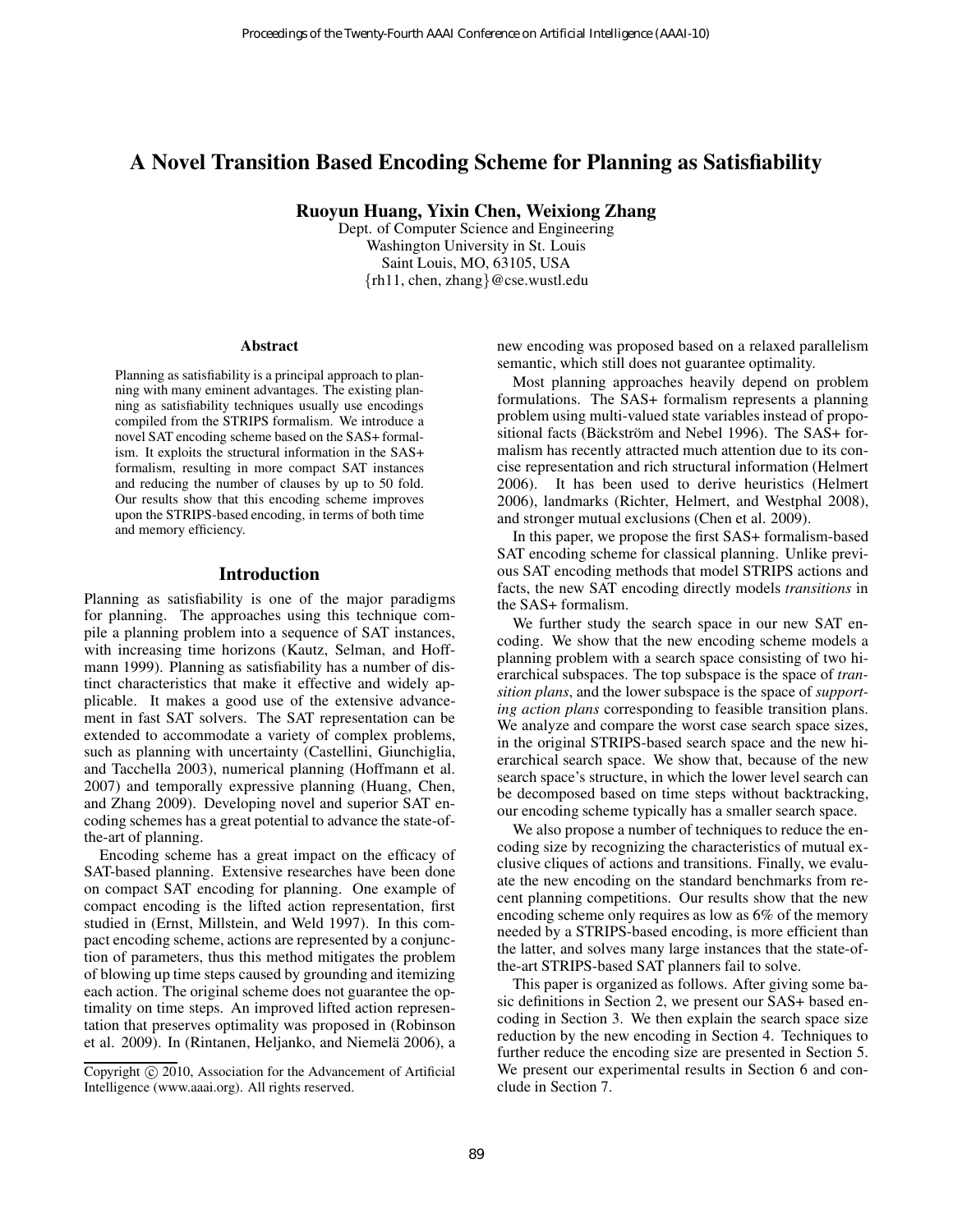# Background

The SAS+ formalism (Bäckström and Nebel 1996) represents a classical planning problem by a set of multi-valued state variables. A planning task  $\Pi$  in the SAS+ formalism, referred to as a SAS+ planning problem, is defined as a tuple  $\Pi = \{X, \mathcal{O}, s_{\mathcal{I}}, s_{\mathcal{G}}\}$ , where

- $\mathcal{X} = \{x_1, \dots, x_N\}$  is a set of *state variables*, each with an associated finite domain  $Dom(x_i)$ ;
- $\mathcal O$  is a set of actions and each action  $a \in \mathcal O$  is a tuple (pre(a), *eff*(a)), where pre(a) and *eff*(a) are sets of partial state variable assignments in the form of  $x_i = v, v \in$  $Dom(x_i);$
- A state  $s$  is a set of assignments with all the state variables assigned. We denote S as the set of all states,  $s_{\mathcal{I}} \in \mathcal{S}$  the initial state, and  $s<sub>G</sub>$  a partial assignment that defines the goal. A state  $s \in S$  is a goal state if  $s \in S$ .

Given a state  $s$ , in which a state variable  $x$  is assigned a value  $f \in Dom(x)$ , we write  $s(x) = f$  for this assignment. For a given state  $s$  and an action  $a$ , when all variables in pre(a) matches the assignments in s, a is called *applicable* in state s. We use  $apply(s, a)$  to denote the state after applying a to s, in which variable assignments are changed according to *eff*(a).

We also write  $apply(s, P)$  to denote the state after applying a set of actions  $P, P \subseteq \mathcal{O}$ , to s. A set of actions P is applicable to s, when 1) each  $a \in P$  is applicable to s, 2) there are no two actions  $a_1, a_2 \in P$  existing such that  $a_1$ and  $a_2$  are mutually exclusive (Blum and Furst 1997).

Definition 1 (Action Plan)*. An action plan is a sequence*  $P = \{P_1, P_2, \ldots, P_N\}$ *, where each*  $P_t, t \in \{1, 2, \ldots, N\}$ *, is a set of actions executed at time step t, such that*  $s_{\mathcal{G}} \subseteq$  $apply(...apply(apply(s<sub>\mathcal{I}</sub>, P<sub>1</sub>), P<sub>2</sub>)... P<sub>N</sub>).$ 

In this paper, we also consider plans of transitions, based on the SAS+ formalism.

Definition 2 (Transition)*. Given a state variable* x*, a transition is a change of the assignment of* x *from value* f *to* g*, written as*  $\delta_{f\rightarrow g}^{x}$ , or from an unknown value to g, written as  $\delta_{x\to g}^x$ . We may also simplify the notation of  $\delta_{f\to g}^x$  to  $\delta^x$  or  $\delta$ , *when there is no confusion.*

For an action  $a$ , three types of transitions may be derived:

- Transitions  $\delta_{f \to g}^x$  such that  $(x = f) \in pre(a)$ , and  $(x = f)$  $g \in \text{eff}(a)$ . A transition  $\delta_{f \to g}^x$  is applicable to a state s, if and only if  $s(x) = f$ . We denote  $apply(s, \delta)$  as the state after applying transition  $\delta$  to state s, which results in a new state s' such that  $s'(x) = g$ .
- Transitions  $\delta_{f \to f}^x$  such that no assignment to x is in  $\ell f\mathcal{H}(a)$ , and  $(x = f) \in pre(a)$ . We call this type of transitions **prevailing**. A prevailing transition  $\delta_{f \to f}^x$  is applicable to a state s, if and only if  $s(x) = f$ , resulting in the same state s.
- Transitions  $\delta_{x \to g}^x$  such that no assignment to x is in  $pre(a)$ , and  $(x = g) \in eff(a)$ . We call this type of transitions **mechanical**. A mechanical transition  $\delta_{* \to g}^x$  can be applied to an arbitrary state *s*, and the result of  $apply(s, \delta_{\ast \to g}^x)$  is a state s' with  $s'(x) = g$ .

For each action a, we denote its **transition set** as  $M(a)$ , which includes all three types of transitions above. A transition is applicable at a state  $s$  only for the above cases. Given a transition  $\delta$ , we use  $A(\delta)$  to denote the set of actions that include  $\delta$  in their transition sets. We call  $A(\delta)$  the **support**ing action set of  $\delta$ .

We use  $R(x) = \{ \delta_{f \to f}^x \mid \forall f, f \in Dom(x) \}$  to denote the set of all prevailing transitions related to x, and R the union of  $R(x)$  for all  $x \in \mathcal{X}$ . Note that for a prevailing transition  $\delta \in R$ , there may not be an action a such that  $\delta \in M(a)$ . We introduce  $\mathcal{T}(x) = \{\delta^x \mid \exists a \in \mathcal{O}, \delta^x \in M(a)\} \cup R(x)$ , which is the set of all legal transitions that transit the state variable x between two assignments. T is the union of  $T(x)$ , for all  $x \in \mathcal{X}$ .

Definition 3 (Transition Mutex)*. Two different transitions*  $\delta_1$  *and*  $\delta_2$  *are mutually exclusive, i.e.,*  $\delta_1$  *and*  $\delta_2$  *are a pair of transition mutex, if there exists a state variable*  $x \in \mathcal{X}$  *such that*  $\delta_1, \delta_2 \in \mathcal{T}(x)$ *, and either of the following holds:* 

- *1. Neither*  $\delta_1$  *nor*  $\delta_2$  *is mechanical transition.*
- 2. *Both*  $\delta_1$  *and*  $\delta_2$  *are mechanical transitions.*
- *3. Only one of*  $\delta_1$  *and*  $\delta_2$  *is a mechanical transition, and* without loss of generality, they are of the form  $\delta_{f\rightarrow g}^{x}$  and  $\delta_{* \rightarrow g}^{x}$ , respectively.

Two transitions that are both mechanical or not, are mutual exclusive to another, as long as they belong to the same state variable. If exactly one of them is mechanical, then they are mutual exclusive if and only if they transit to the same assignment.

A set of transitions  $T$  is applicable to a state  $s$  when 1) every transition  $\delta \in T$  is applicable to s, and 2) there do not exist two transitions  $\delta_1, \delta_2 \in T$  such that  $\delta_1$  and  $\delta_2$  are mutually exclusive. We write  $apply(s, T)$  to denote the state after applying all transitions in  $T$  to  $s$  with an arbitrary order.

Definition 4 (Transition Plan)*. A transition plan is a sequence*  $Q = \{Q_1, Q_2, \ldots, Q_N\}$ *, where*  $Q_t$ *,*  $t \in [1, N]$ *, is a set of transitions executed at time step* t*, such that*  $s_{\mathcal{G}} \subseteq apply(\ldots apply(\text{apply}(s_{\mathcal{I}}, Q_1), Q_2) \ldots Q_N).$ 

There always exists a unique transition plan for a parallel action plan. In contrast, given a transition plan, there may exist either no or multiple valid action plans.

#### SAS+ Based SAT Encoding

In this section, we propose our new SAS+ based encoding (SASE) for SAS+ planning tasks. Similar to the STRIPS based encoding in SatPlan, we use an increasing number of time steps,  $N$ . For a fixed  $N$ , we encode a planning task in the SAT representation which can be solved by a SAT solver. The high-level planner will start with a small  $N$  and increase  $N$  until a satisfiable solution is found. For a given  $N$ , SASE includes the following binary variables:

- 1.  $U_{\delta,t}$ ,  $\forall \delta \in \mathcal{T}$  and  $t \in [1, N]$ .  $U_{\delta,t}$  may also be written as  $U_{x,f,g,t}$  when  $\delta$  is explicitly defined as  $\delta_{f\rightarrow g}^x$ ,
- 2.  $V_{a,t}$ ,  $\forall a \in \mathcal{O}$  and  $t \in [1, N]$ .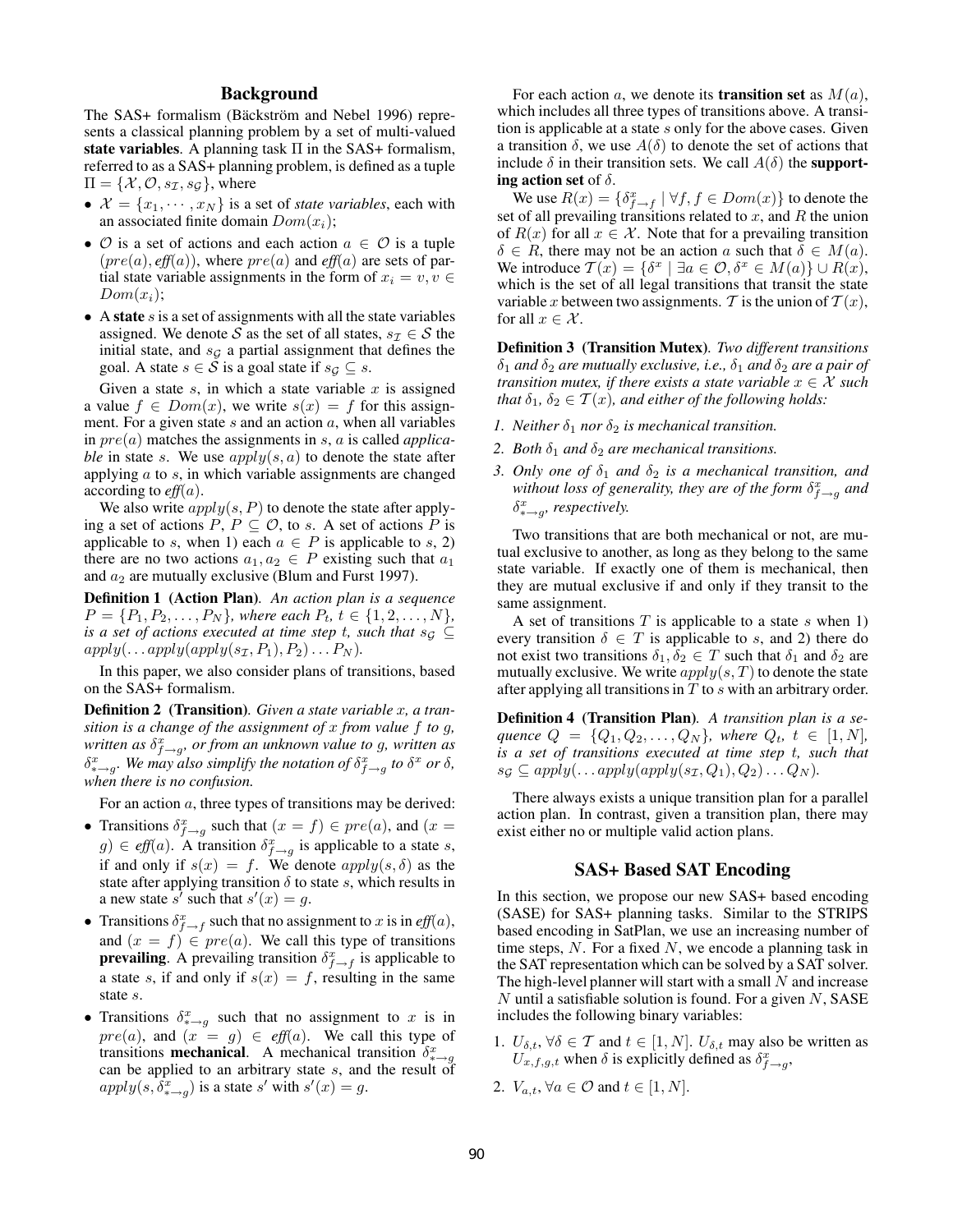We have two classes of variables, transition variables  $U$ and action variables  $V$ . We have eight classes of clauses for a planning task. In the following, we define each class for every time step  $t \in [1, N]$  unless otherwise indicated.

1. Initial state 
$$
-(\forall x, s_{\mathcal{I}}(x) = f)
$$
:  $\bigvee_{\forall \delta_{f \rightarrow g} \in \mathcal{T}(x)} U_{x, f, g, 1}$ .

2. Goal - 
$$
(\forall x, s_{\mathcal{G}}(x) = g)
$$
:  $\bigvee_{\forall \delta_{f \rightarrow g} \in \mathcal{T}(x)} U_{x, f, g, N}$ .

3. Transition's progression - ( $\forall \delta_{f \to g}^x \in \mathcal{T}$  and  $t \in [2, N]$ ):

$$
U_{x,f,g,t} \to \bigvee_{\forall \delta_{f'-f}^x \in \mathcal{T}(x)} U_{x,f',f,t-1}.
$$

- 4. Transition mutex ( $\forall \delta_1 \forall \delta_2$  such that  $\delta_1$  and  $\delta_2$  are transition mutex):  $U_{\delta_1,t} \to \neg U_{\delta_2,t}$ .
- 5. Existence of transitions ( $\forall x \in \mathcal{X}$ ):  $\bigvee_{\forall \delta \in \mathcal{T}(x)} U_{\delta,t}$ .
- 6. Composition of actions ( $\forall a \in \mathcal{O}$ ):

$$
V_{a,t} \to \bigwedge_{\forall \delta \in M(a)} U_{\delta,t}.
$$

7. Action's existence - ( $\forall \delta \in \mathcal{T} \setminus R$ ):

$$
U_{\delta,t} \to \bigvee_{\forall a,\delta \in M(a)} V_{a,t}.
$$

8. Non-interference of actions - ( $\forall a_1 \forall a_2$  such that  $\exists \delta, \delta \in$  $T(a_1) \cap T(a_2)$  and  $\delta \notin R$  ):  $V_{a_1,t} \to \neg V_{a_2,t}$ .

Clauses in class 3 specify and restrict how transitions change over time. Clauses in classes 4 and 5 enforce that exactly one related transition can be true for each state variable. Clauses in classes 6 and 7 together encode how actions are composed by transitions and how transitions imply a disjunction of actions. Clauses in class 8 restrict mutually exclusive actions from interfering with each other.

#### On Search Spaces of Encodings

It is in general difficult to accurately estimate the time that a SAT solver needs to solve a SAT instance, as it depends on not only the problem size, but also the structure of the clauses. In this section, we give a preliminary analysis of the worst case search space of a planning problem encoded in SASE for a given time step  $N$ . In particular, we examine the search spaces corresponding to the SAT instances in SatPlan and SASE, respectively. Our argument explains the underlying encoding structures in SASE and why a problem in SASE can be typically efficiently solved.

#### Search Space of STRIPS-based Encodings

We first consider the search space of planning in a STRIPSbased SAT encoding. To simplify the analysis, we focus on an action-based encoding. The argument can be readily extended to an encoding with both actions and facts explicitly represented. In an action-based encoding, one binary variable is introduced for each action  $a$  at a time step t. The constraint propagation is achieved through application of actions in this encoding; hence, a key problem is to select a set of actions for each time step  $t$ . There are

 $2^{|O|}$  possible subsets of actions at each time step. Therefore, a total of  $(2^{|O|})^N$  possible action plans in the search space. An exhaustive search will explore a search space of size  $O((2^{|O|})^N)$ .

### Search Space of SASE

A major difference between SASE and an action-based encoding is that in the former encoding, actions are not responsible for the constraint propagations over time horizons. Figure 1 illustrates their essential differences. In SASE, the SAT instance can be reduced to the following search problem of two hierarchies.

- On the top level, we search for a transition plan as defined in Definition 4. This amounts to finding a set of transitions for each time step t (corresponding to all  $\delta$  such that  $U_{\delta,t}$ is set to 1), so that they satisfy the clauses in classes 1-5.
- On the lower level, we find an action plan that satisfies the transition plan. In other words, for a given transition plan that satisfies clauses in classes 1-5, we find an action plan satisfying clauses in classes 6-8.



Figure 1: Illustration of how the search spaces of two encoding schemes differ from each other.

We now analyze the search space size in both hierarchies of SASE. For the top level, since there are  $|T|$  transitions, at each time step we has  $2^{|T|}$  choices thus the size is in total  $(2^{|{\mathcal{T}}|})^N$ . We note that  $|{\mathcal{T}}|$  is usually much less than  $|{\mathcal{O}}|$ . On the lower level, two observations can be made. For a time step  $t$  and a given subset of selected transitions (corresponding to all  $\delta$  such that  $U_{\delta,t}$  is set to 1), finding a subset of actions that satisfies clauses in classes 6-8 amounts to exploring a search space with size  $K = \prod_{\delta \in \mathcal{T}} |A(\delta)|$  in the worst case. Given a transition plan, the problems of finding a supporting action plan at different time steps are independent of one another. That is, an action plan can be found for each time step separately without backtracking across different time steps. Hence, the total cost of the lower level is NK. Therefore, to solve an SASE instance, the search space that an exhaustive search may explore is bounded by  $O((2^{|{\mathcal T}|})^NNK).$ 

The number of transitions  $|T|$  is generally much smaller than the number of actions  $|O|$  in practise. For instance, in Pipesworld-30,  $|O|$  is 15912 and  $|T|$  is 3474; in TPP-30,  $|O|$ is 11202 and  $|T|$  is 1988. On the other hand, although K is exponential in  $|T|$ , it is a relatively smaller term. Therefore,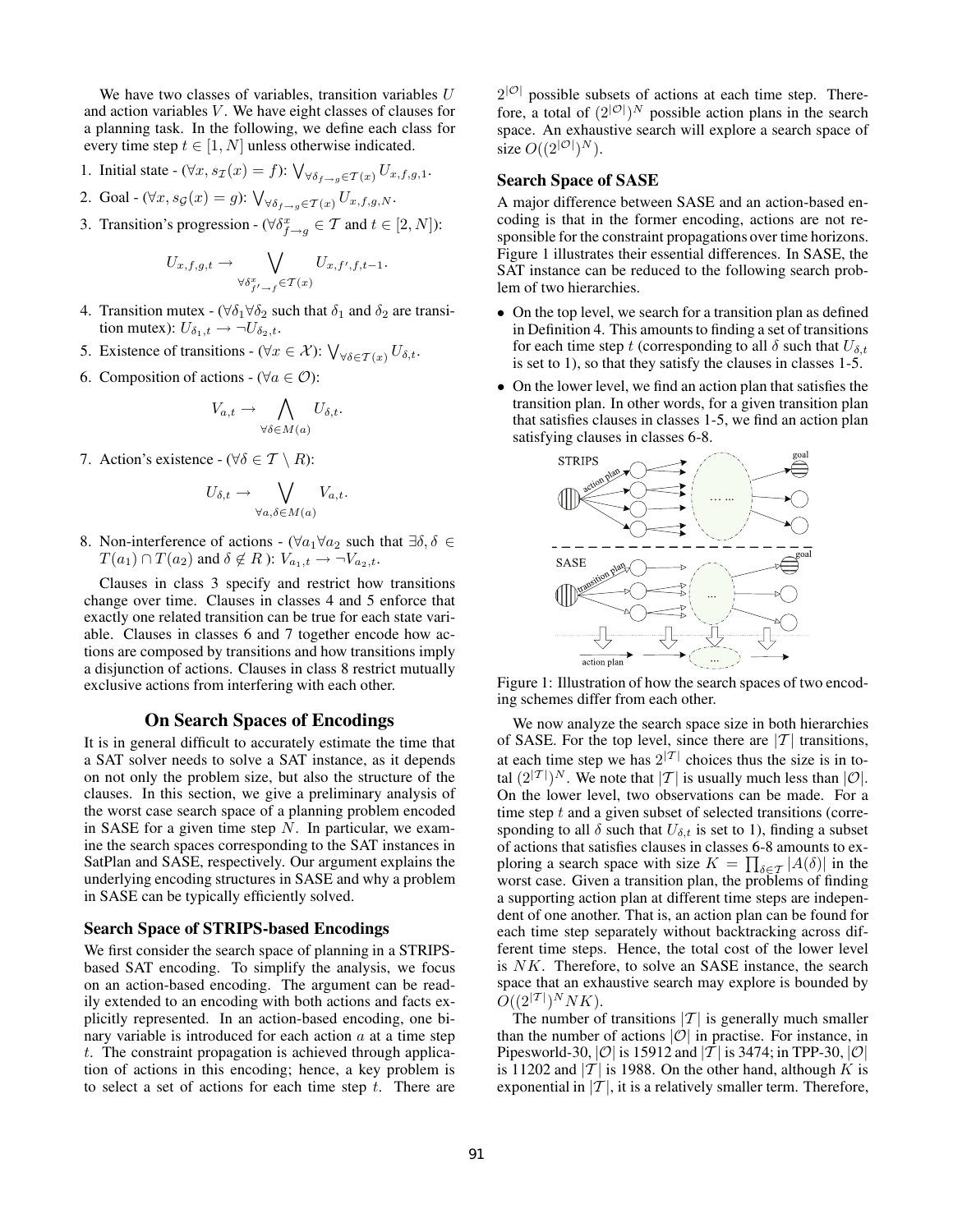the bound of SASE  $O((2^{|{\mathcal{T}}|})^N N K)$  is smaller than the one for STRIPS-based encoding  $O((2^{|O|})^N)$ .

### Reducing Encoding Size of SASE

We propose several techniques to reduce the size of SASE. We first represent all mutual exclusions in SASE using a more compact clique representation. We then develop two new techniques to recognize the special structure of SASE and further reduce encoding size.

#### Mutual Exclusion Cliques

A key observation on SASE is that mutual exclusions naturally define cliques of transitions or actions in which at most one of them can be true. There are two types of cliques: 1) for each  $x \in \mathcal{X}, \mathcal{T}(x)$  is a *clique of transitions* enforced by the class 4 clauses, and 2) for each transition  $\delta$  that is not prevailing,  $A(\delta)$  is a *clique of actions* enforced by the class 8 clauses.

To encode all mutexes within a clique of size  $n$  pairwisely requires  $O(n^2)$  clauses. To reduce the number of clauses used, in SASE, we use a compact representation proposed in (Rintanen 2006) which uses  $O(n \log n)$  auxiliary variables and  $O(n \log n)$  clauses. The basic idea is the following. Suppose that we have a clique  $\{x, y, z\}$  where at most one variable is true. we introduce auxiliary variables  $b_0$ ,  $b_1$  and clauses  $x \Leftrightarrow \overline{b_0} \wedge \overline{b_1}$ ,  $y \Leftrightarrow \overline{b_0} \wedge b_1$  and  $z \Leftrightarrow b_0 \wedge \overline{b_1}$ . Note that in SatPlan's encoding, mutual exclusions are not naturally cliques like in SASE, thus the compact clique representation cannot be efficiently applied.

#### Reduce Subsumed Action Cliques

We observe that there exist many action cliques that share common elements, while transition cliques do not have this property. In the following, we discuss the case where one action clique is a subset of another. Given two transitions  $\delta_1$ and  $\delta_2$ , if  $A(\delta_1) \subseteq A(\delta_2)$ , clique  $A(\delta_1)$  is referred to being subsumed by clique  $A(\delta_2)$ .

| <b>Instances</b> |       | <b>Before Reduction</b> | After Reduction |       |  |  |
|------------------|-------|-------------------------|-----------------|-------|--|--|
|                  | count | size                    | count           | size  |  |  |
| Pipesworld-20    | 2548  | 21.72                   | 516             | 53.66 |  |  |
| Storage-20       | 1449  | 12.46                   | 249             | 60.22 |  |  |
| Openstack-10     | 221   | 22.44                   | 141             | 23.4  |  |  |
| Airport-20       | 1024  | 6.45                    | 604             | 8.49  |  |  |
| Driverslog-15    | 1848  | 2.82                    | 1848            | 2.82  |  |  |

Table 1: Statistics of action cliques. "count" gives the number of action cliques, and "size" is the average size of the action cliques.

In pre-processing, for each transition  $\delta_1 \in \mathcal{T}$ , we check if  $A(\delta_1)$  is subsumed by another transition  $\delta_2$ 's action clique. If so, we do not encode action clique  $A(\delta_1)$ . In the special case when  $A(\delta_1) = A(\delta_2)$  for two transitions  $\delta_1$  and  $\delta_2$ , we only need to encode one of them. Note that before doing this, we verify there are no two actions, such that one's transition set is a subset of another.

Table 1 presents the number of cliques and their average sizes, before and after reducing action cliques, on some representative problems. The reduction is significant on most problem domains, except Driverslog in which no reduction occurred. Note that the average sizes of cliques are increased since smaller ones are subsumed and not encoded.

### Reduce Action Variables

Action variables form the majority of all variables. Thus, it is important to reduce the number of action variables. To this end, we propose two methods when certain structure of a SAS+ task is observed.

Unary transition reduction. Given a transition  $\delta$  such that  $|\mathcal{T}(\delta)| = 1$ , we say the only action a in  $\mathcal{T}(\delta)$  is reducible. Since  $\alpha$  is the only action supporting  $\delta$ , they are logically equivalent. For any such action a, we remove  $V_{a,t}$ and replace it by  $U_{\delta,t}$ , for  $t = 1, \dots, N$ .

Unary difference set reduction. Besides unary transition variables, it is also possible to eliminate an action variable by two or more transition variables. Given a transition  $\delta$ , one observation over the actions in  $A(\delta)$  is that their transition sets often differ by only one transition.

**Definition 5** Given a transition  $\delta \in \mathcal{T}$ , let  $I =$  $\bigcap_{\forall a \in A(\delta)} M(a)$ *. If for every*  $a \in A(\delta)$ *,*  $|M(a) \setminus I| = 1$ *, we call action set* A(δ) *a unary difference set.*

Consider a transition  $\delta_1$  with  $A(\delta_1) = \{a_1, a_2, \ldots, a_n\}.$ If action set  $A(\delta_1)$  is a unary difference set, the transition sets must have the following form:

$$
M(a_1) = \{\delta_1, \delta_2, \dots, \delta_k, \theta_1\}
$$

$$
M(a_2) = \{\delta_1, \delta_2, \dots, \delta_k, \theta_2\}
$$

$$
\vdots
$$

$$
M(a_n) = \{\delta_1, \delta_2, \dots, \delta_k, \theta_n\}
$$

In this case, we eliminate the action variables for  $a_1, \dots, a_n$  by introducing the following clauses. For each  $i, i = 1, \dots, n$ , we replace  $V_{a_i,t}$  by  $U_{\delta_1,t} \wedge U_{\theta_i,t}$ , for  $t = 1, \dots, N$ . Hence, the action variables are eliminated and represented by only two transition variables.

| Instances    |      | R۱   | R2   |        |
|--------------|------|------|------|--------|
| $Zeno-15$    | 9420 | 1800 | 7620 | 100.00 |
| Pathway-15   | 1174 | 173  | 810  | 83.73  |
| Trucks-15    | 3168 | 36   | 300  | 10.61  |
| Openstack-10 | 1660 |      | 400  | 24.10  |
| Storage-10   | 846  | 540  |      | 63.83  |

Table 2: Number of reducible actions in representative instances. Column 'R<sub>1</sub>' and 'R<sub>2</sub>' is the number of action variables reduced, by unary transition reduction and unary difference set reduction, respectively. Column '%' is the percentage of the actions reduced by both methods.

Table 2 shows the number of reducible actions in several representative problems. In Zenotravel, all action variables can be eliminated when the two reduction methods are used. In Openstack and Storage, there is only one type of reduction that can be applied.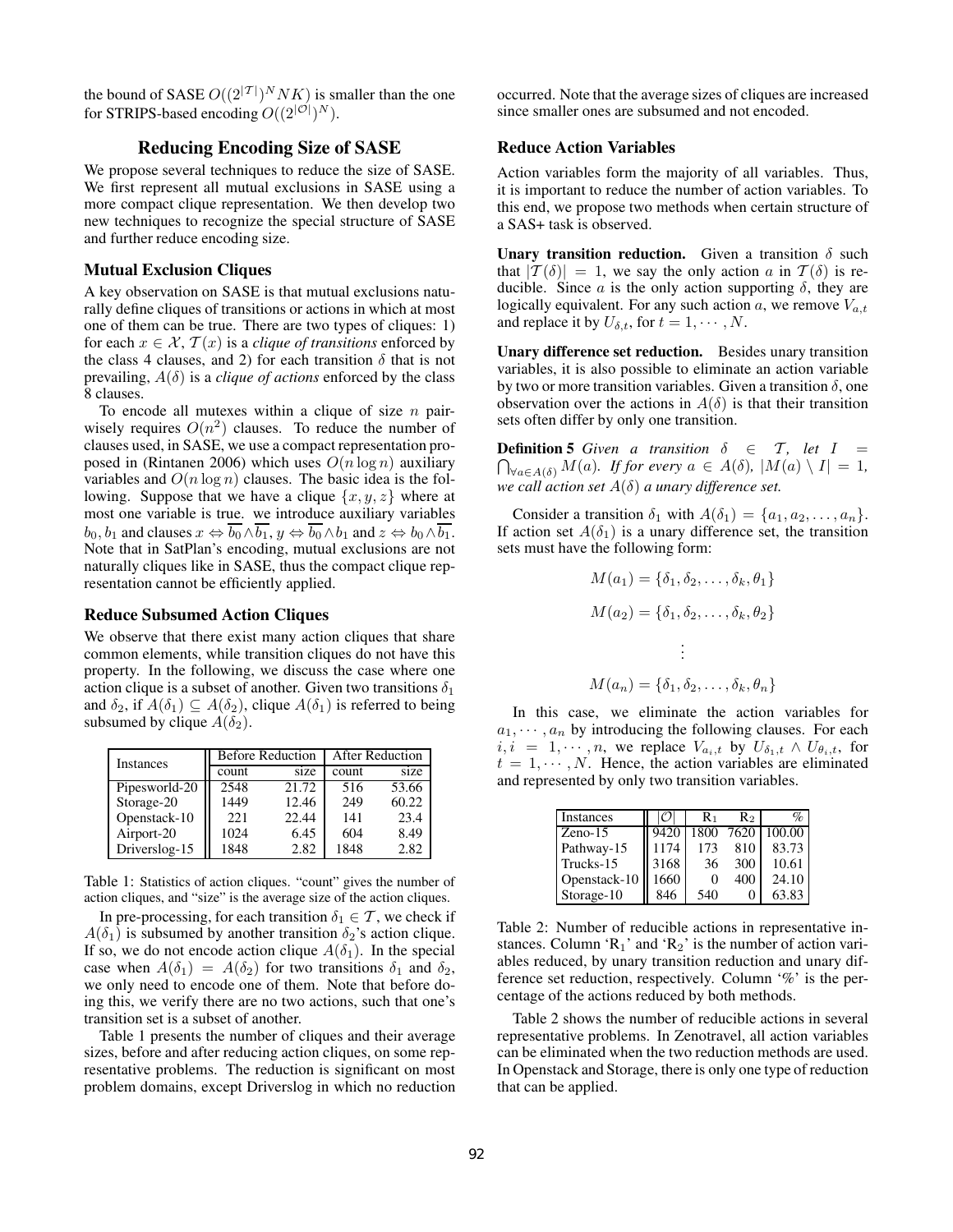# Experimental Results

We ran all experiments on a PC workstation with a 2.0 GHZ Xeon CPU and 2 GB memory. We measured total running time required, including that for parsing, preprocessing and SAT solving. We used Precosat (build236) (Biere 2009), the winner of the application track in the SAT'09 competition, as the SAT solver for all planners that we tested and compared. The planners considered include SatPlan06 (Kautz, Selman, and Hoffmann 2006), SatPlan06<sup>L</sup> and SASE. Sat-Plan06 used is the original planner, only with the underlying SAT solver changed. We also implemented long-distance mutual exclusion (londex) (Chen et al. 2009) in SatPlan06; the enhanced solver is denoted as  $SatPlan06<sup>L</sup>$ . We compared against londex since it also derives transition information from the SAS+ formalism.

We tested all problem instances of STRIPS domains in the 4th and 5th International Planning Competition (IPCs). Some domains, for example, PSR and PROMELA, are not included because all instances are solvable to all three planners within 10 seconds. We used the parser by Fast-Downward (Helmert 2006) to generate SAS+ formalisms from STRIPS inputs. The preprocessing and encoding parts of SASE are implemented in Python2.6.



Figure 2: Number of instances (out of all the instances in the testing domains listed in Table 4) that are solvable for a given time limit.

In Figure 2, we present the number of instances that are solvable in the testing domains, as listed in Table 4, with respect to a given time limit. Comparing to SatPlan06,  $SatPlan06<sup>L</sup>$  solved a moderate number of more instances. SASE in general solved many more instances.

Table 3 presents the number of instances solved in each individual domain. The time limit for each instance was set to 3600 seconds. SASE solves more instances in most domains, especially in Airport and Pipesworld. In Storage, as the only exception, SASE solves one fewer instance than both SatPlan06 and SatPlan06<sup>L</sup>.

Table 4 gives more details on some of the instances considered. Due to space limit, since  $SatPlanO6<sup>L</sup>$  has the same number of variables as SatPlan06, we omit in the table the numbers of variables and clauses for  $SatPlan06<sup>L</sup>$ . We list two largest solvable instances in each domain. If both of the two largest instances are solved by only one planner, we add one more instance which was solved by at least one more

| Domains    | SatPlan06 | SatPlan06 <sup>L</sup> | <b>SASE</b> |
|------------|-----------|------------------------|-------------|
| Openstack  |           |                        | 5           |
| Pathway    | 12        | 12                     | 13          |
| Pipesworld | 15        | 16                     | 23          |
| Rovers     | 13        | 13                     | 14          |
| Storage    | 16        | 16                     | 15          |
| <b>TPP</b> | 27        | 28                     | 29          |
| Trucks     | 5         | 5                      | 8           |
| Airport    | 34        | 38                     | 46          |
| Driverslog | 16        | 16                     | 16          |
| Freecell   |           | 5                      | 6           |
| Zeno       | 15        | 15                     | 16          |

Table 3: Number of instances solved in each domain.

planner. For example, only SASE solved the two largest instances of Pipesworld, Instances 18 and 27. To get information for time and memory comparison, we add one more instance, Pipesworld-12, which was solved by both SatPlan06 and SatPlan $06<sup>L</sup>$ . We do not present any instance solved by all planners in less than 100 seconds. For instance, all instances in both Storage and Rovers, except one in each of these domains, were solved by all planners within 100 seconds, thus only the largest instances are presented.

Besides the three planners, in Table 4 we also present the solving time (column  $Time<sup>b</sup>$ ), and the memory consumption (column Mem $<sup>b</sup>$ ) of SASE, when mutex clique representation</sup> is not used. Without mutex clique representation, SASE in general has comparable running times but much larger memory consumptions than the original SASE.

From Table 5, it is evident that SASE is more scalable than the other two planners compared. Furthermore, SASE in general uses fewer clauses and runs in less memory, even though it typically has more variables. One exception is Zenotravel, on which SASE uses less variables than Sat-Plan06, because all action variables are reduced in SASE. On most instances that we tested, the amount of memory used by SASE is about 1/10 of that by SatPlan06. Note that the memory consumption is reported by Precosat, the SAT solver, before Precosat starts SAT solving. This difference will be larger if the size is measured by CNF file.

### Conclusions and Future Work

We developed a new SAS+ based encoding scheme, called SASE, and showed that it can significantly improve the efficacy of planning as satisfiability in both time and memory required. Comparing to SatPlan06, a state-of-the-art SAT based planner which gains its advantage by including extensive mutual exclusions, our experiments showed that SASE outperforms both SatPlan06 and SatPlan06+londex in most domains tested. The comparison to SatPlan06+londex also revealed that the problem structure encoded and the state variables (invariants) used by SASE play key roles in achieving its efficiency. Different from the earlier STRIPSbased encodings, including those using split-action representations, in SASE *actions no longer participate in the constraint propagation over time steps*. We believe this is a major feature makes SASE have a shorter refutation length during SAT solving in practise. Other differences include, but not limited to, how mutual exclusions and frame axioms